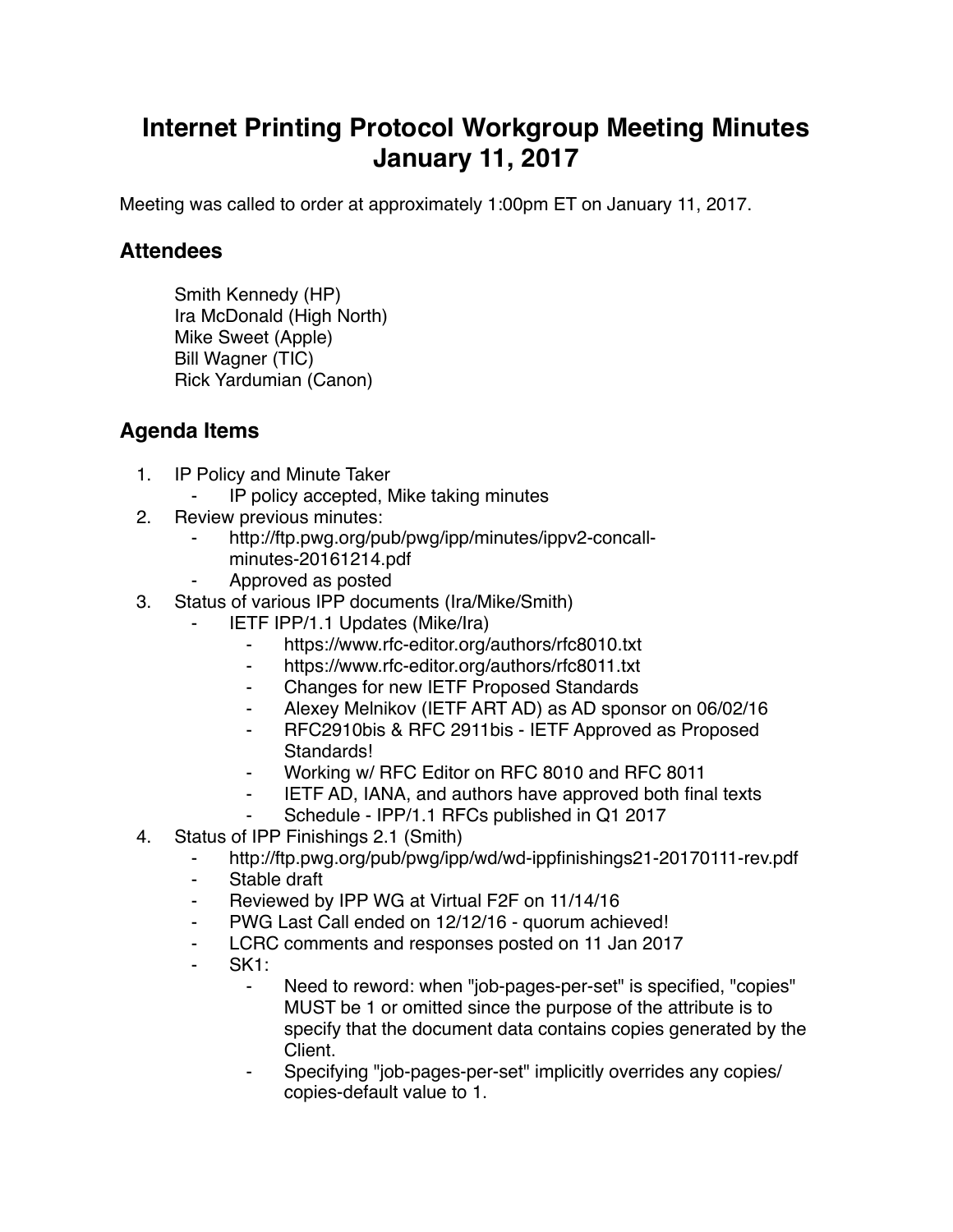- ⁃ Talk about raster documents Client generates copies instead of printer.
- SK<sub>2</sub>: OK
- ⁃ JR1: OK
- JR2: OK
	- Line 443 of section 4, drop "Loosely stated" from second sentence (Bill Wagner feedback)
- ⁃ JR3:
	- ⁃ Change to resolved (in spirit), but with our own change instead of the suggested one
	- Lines 737-740 of section 5.2.1: Change to SMI Enterprise Number prefix (copy wording from RFC 8011)
	- Also add a table of type2 keyword attributes in the IANA attribute registrations with section references for the extension policy/rules OR a reference to RFC 8011 (if it is just "smiNNN-name")
- Once changes are made to the document, ready for PWG Formal Vote ending Feb 17th
	- Schedule PWG Formal Vote in Q1 2017
- 5. Review of IPP 3D Printing Extensions (Mike)
	- http://ftp.pwg.org/pub/pwg/ipp/wd/wd-ipp3d10-20170110-rev.pdf
	- ⁃ http://ftp.pwg.org/pub/pwg/ipp/wd/lcrc-ipp3d10.txt
	- ⁃ Stable draft
	- Reviewed by IPP WG at Virtual F2F on 11/14/16
	- ⁃ PWG Last Call ended on 12/12/16 quorum achieved!
	- ⁃ LCRC comments and responses posted on 12/13/16
	- ⁃ MS1: OK
	- ⁃ MS2: OK
	- ⁃ MS3: OK
	- ⁃ SK1: OK
	- SK<sub>2</sub>: OK
	- ⁃ SK3: OK
	- ⁃ SK4: OK
	- SK5: OK
	- ⁃ SK6: OK
	- ⁃ SK7: OK
	- ⁃ SK8: OK
	- SK9: OK
	- ⁃ SK10: OK
	- **SK11: OK**
	- **SK12: OK**
	- ⁃ SK13: OK
	- ⁃ SK14: OK
	-
	- SK<sub>15</sub>:
		- ⁃ Smith will also see if there is any movement within 3MF to do this registration
		- But we'll keep this for now unless they do it first...
	- **SK16: OK**